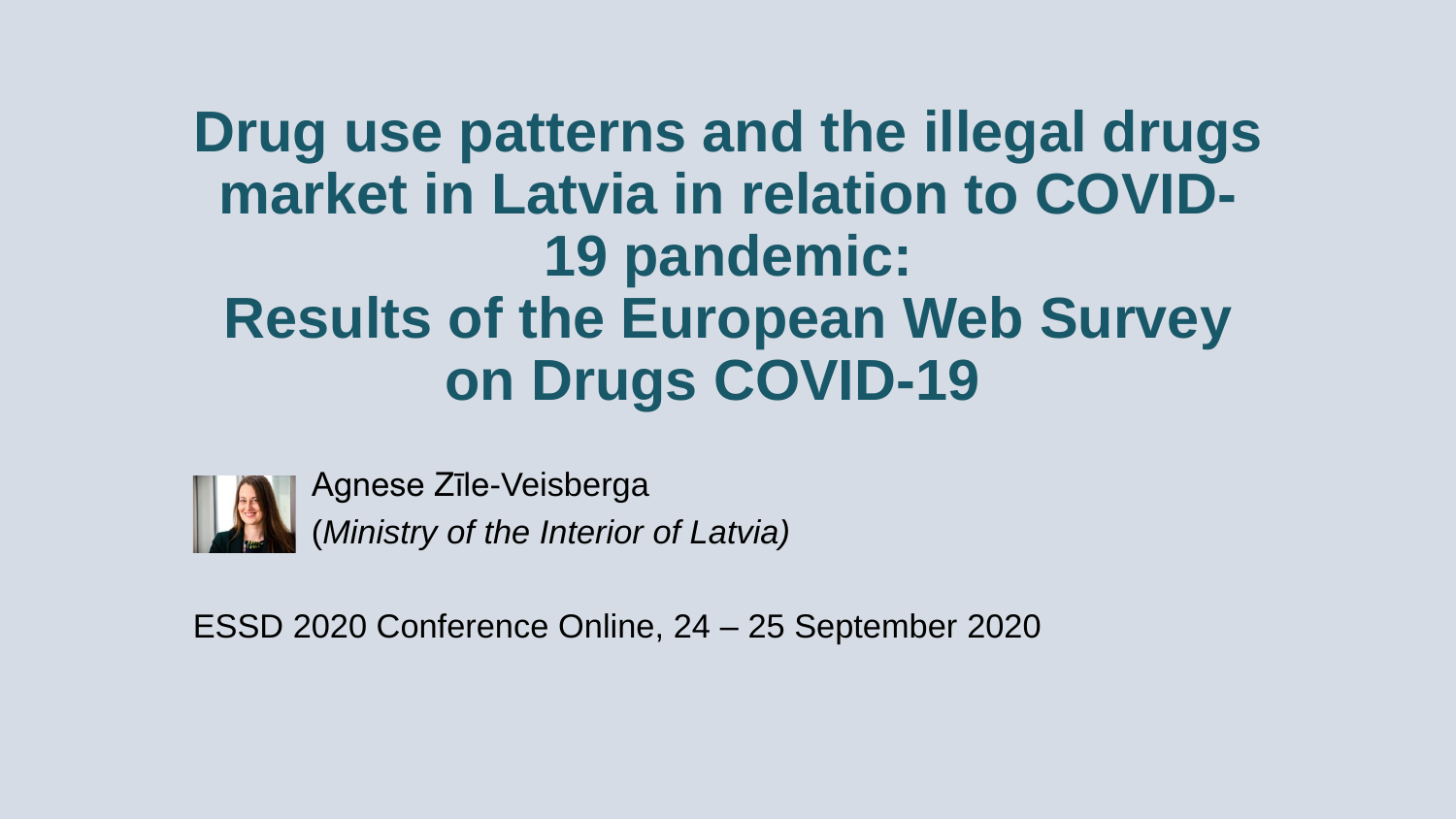### **Outline**

- Description of Covid -19 restriction in Latvia
- Methodology of the survey
- Results of quantitative data
- Results of qualitative data (open coding)
- Update on current situation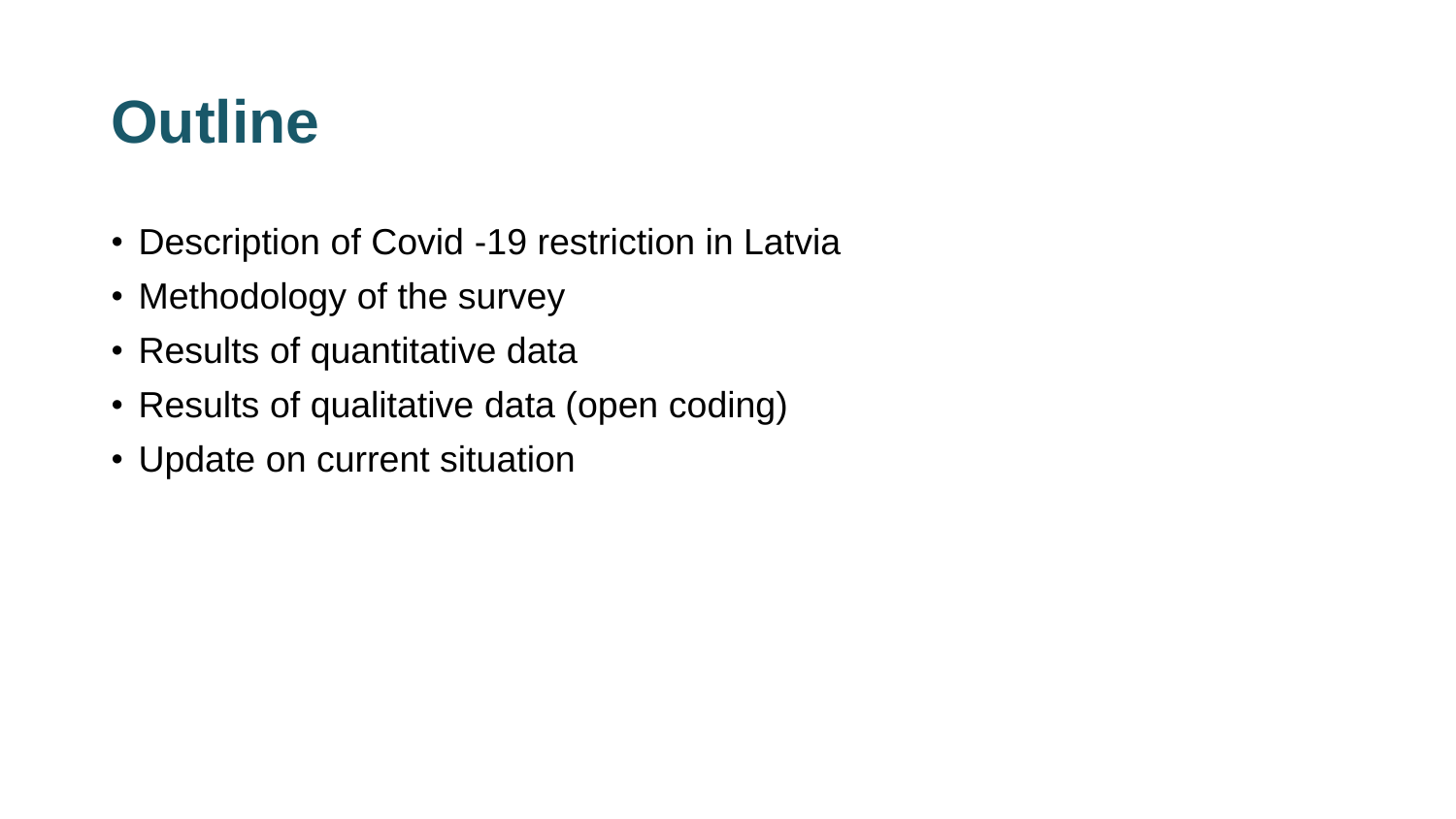## **Covid-19 restrictions in Latvia**

Restrictions came into force in March 2020, the most stringent period was in **April.**

- International travel closed in April, but not applicable for cargos and postal services;
- Self-isolation and quarantine for those who at risk (travelers, contact persons);
- Public gathering not allowed;
- Schools closed since April;
- Part of public places closed in April, e.g. sports clubs, catering and entertainment venues that couldn't follow the restriction measures;
- Recommended staying at home, **but not lockdown**;
- **Commuting allowed; walks allowed** within one family/household or 2 people; physical distance - 2m.





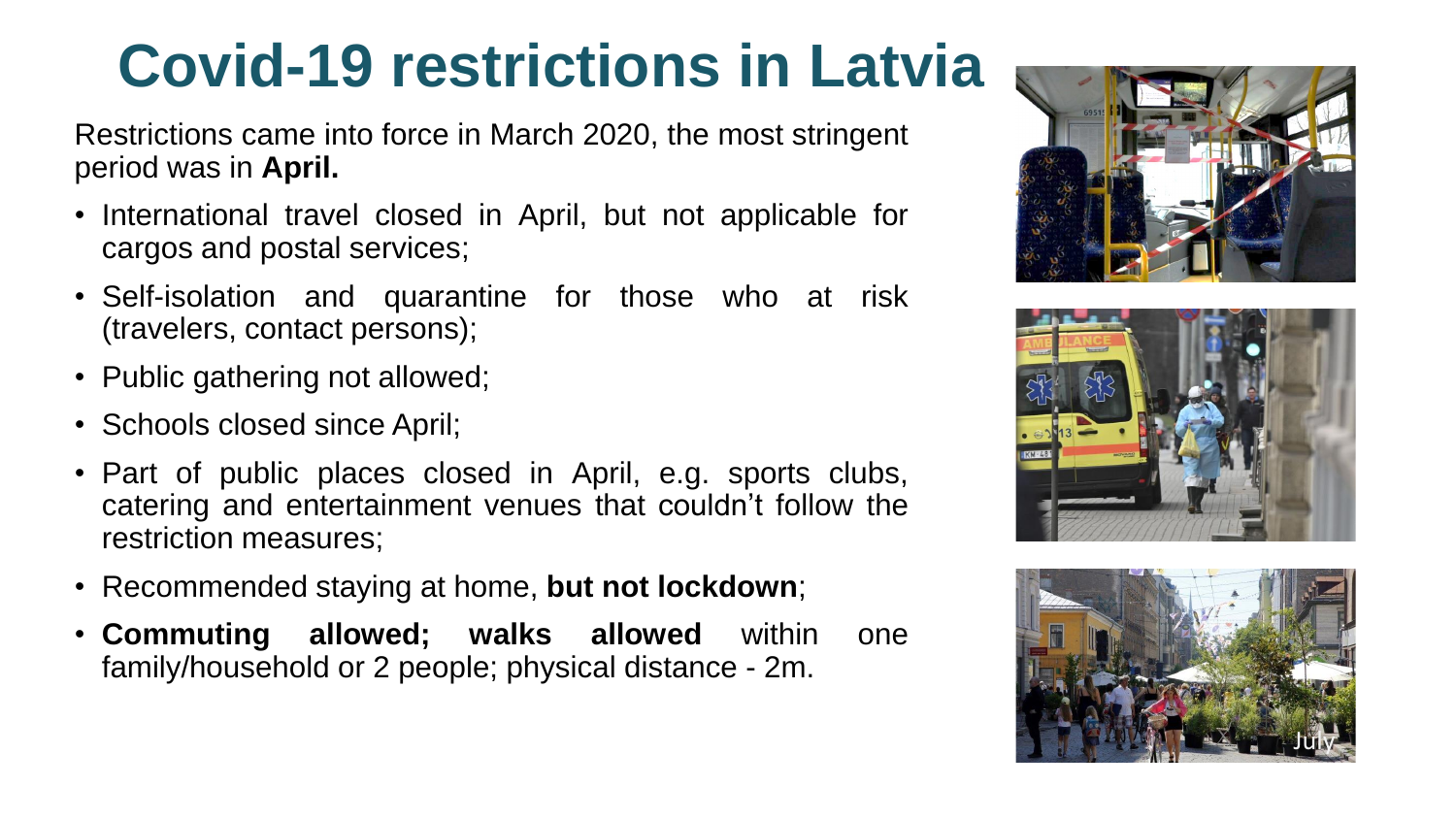# **The Survey**

- The Mini European Web Survey on Drugs: COVID-19 — [coordinated](https://ec.europa.eu/eusurvey/runner/Mini-EWSD-COVID-19) by the EMCDDA in collaboration with its Reitox [network](https://www.emcdda.europa.eu/about/partners) of national focal points.
- The survey was available also in Latvian and Russian languages
- Promoted on FB via European Web Survey Latvia profile between 16 April and 15 May 2020
- Target group: 18 50 years old residents of Latvia

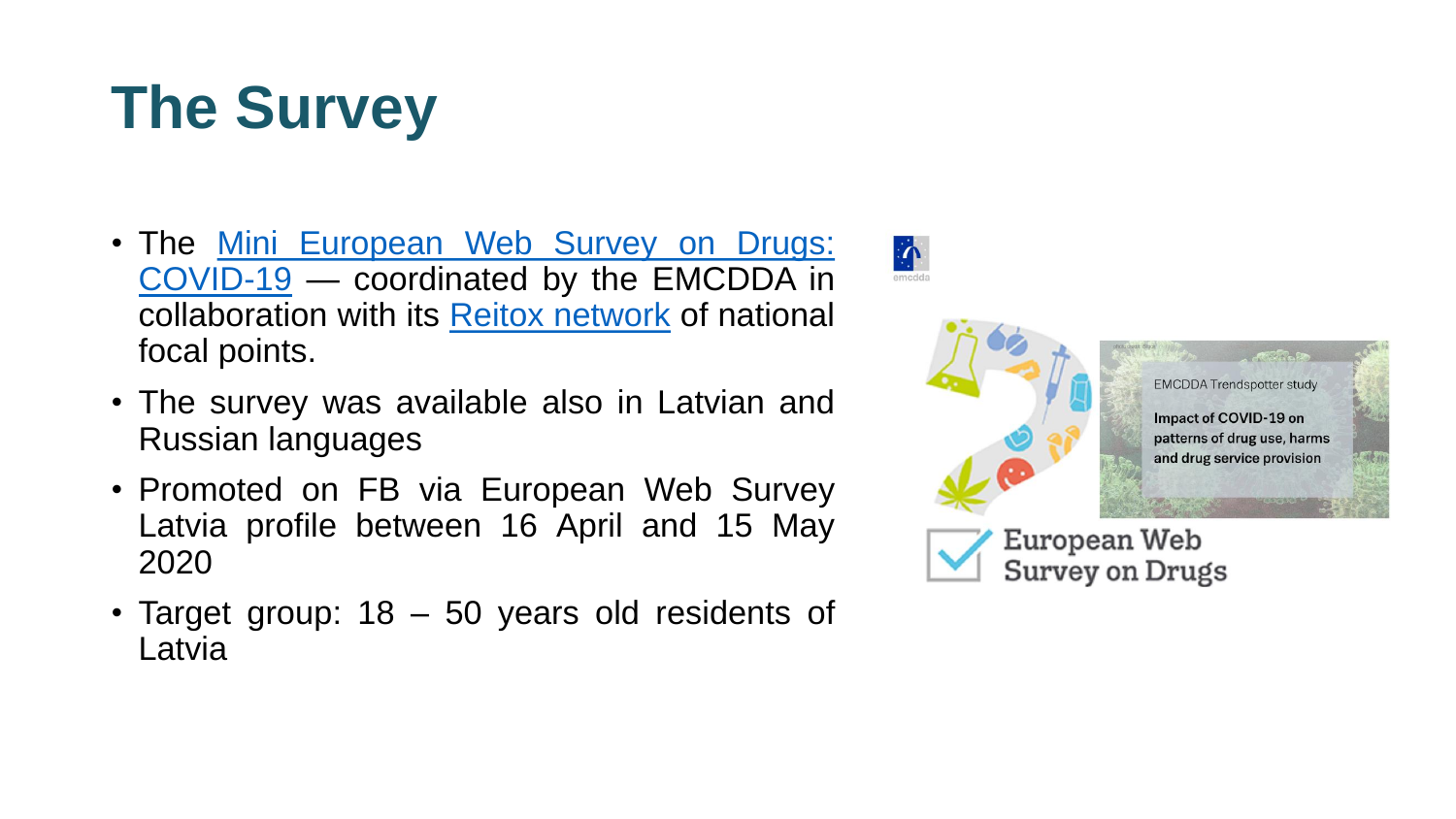## **Attitudes towards the survey**



Posts on FB from the participants:

- «*it's a trap»; «they [police] collect IPs and will come after you»;*
- *«Everything is the same»; «You can get everything you want»*
- «Seriously?»

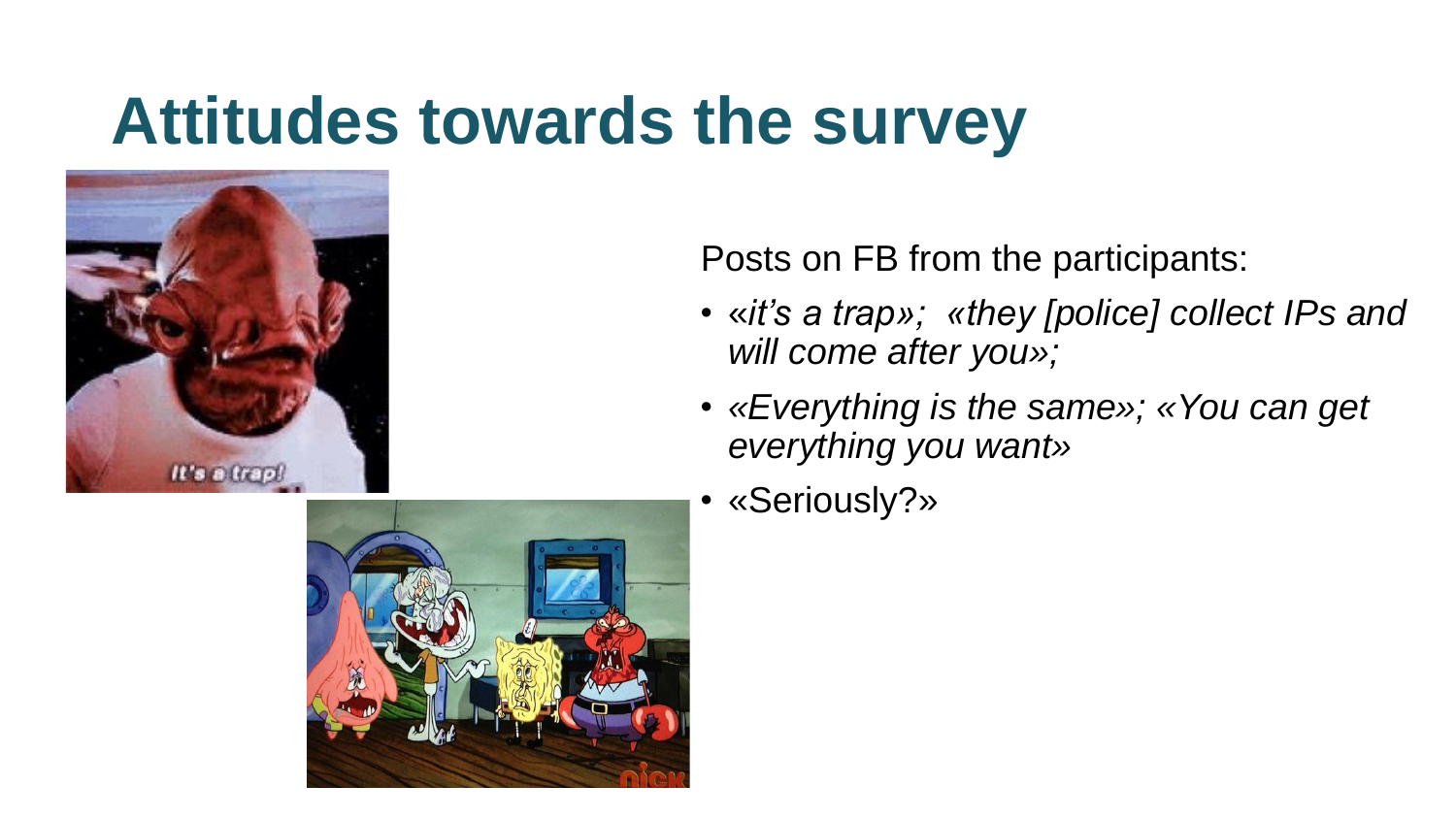# **Sample**

- Self selection sample, nonprobability
- N=616
- Women=54,4%; Men=43,4%; 2,2% =non-binary or didn't want to answer
- M=24,8 years old  $(SD=8,69)$
- 51,3% live in a city; 29,5% town; 13,5% village



| Cannabis use in past 30 days (N=599,<br>those who indicated gender) | <b>Male</b> | Female |
|---------------------------------------------------------------------|-------------|--------|
| Daily/ almost daily                                                 | 92          | 37     |
| Not daily, but more than once a week<br>/once a week                | 62          | 38     |
| Less than once a week, but at least<br>once a month                 | 33          | 43     |
| <b>Never</b>                                                        | 78          | 216    |
| Total                                                               | 265         | 334    |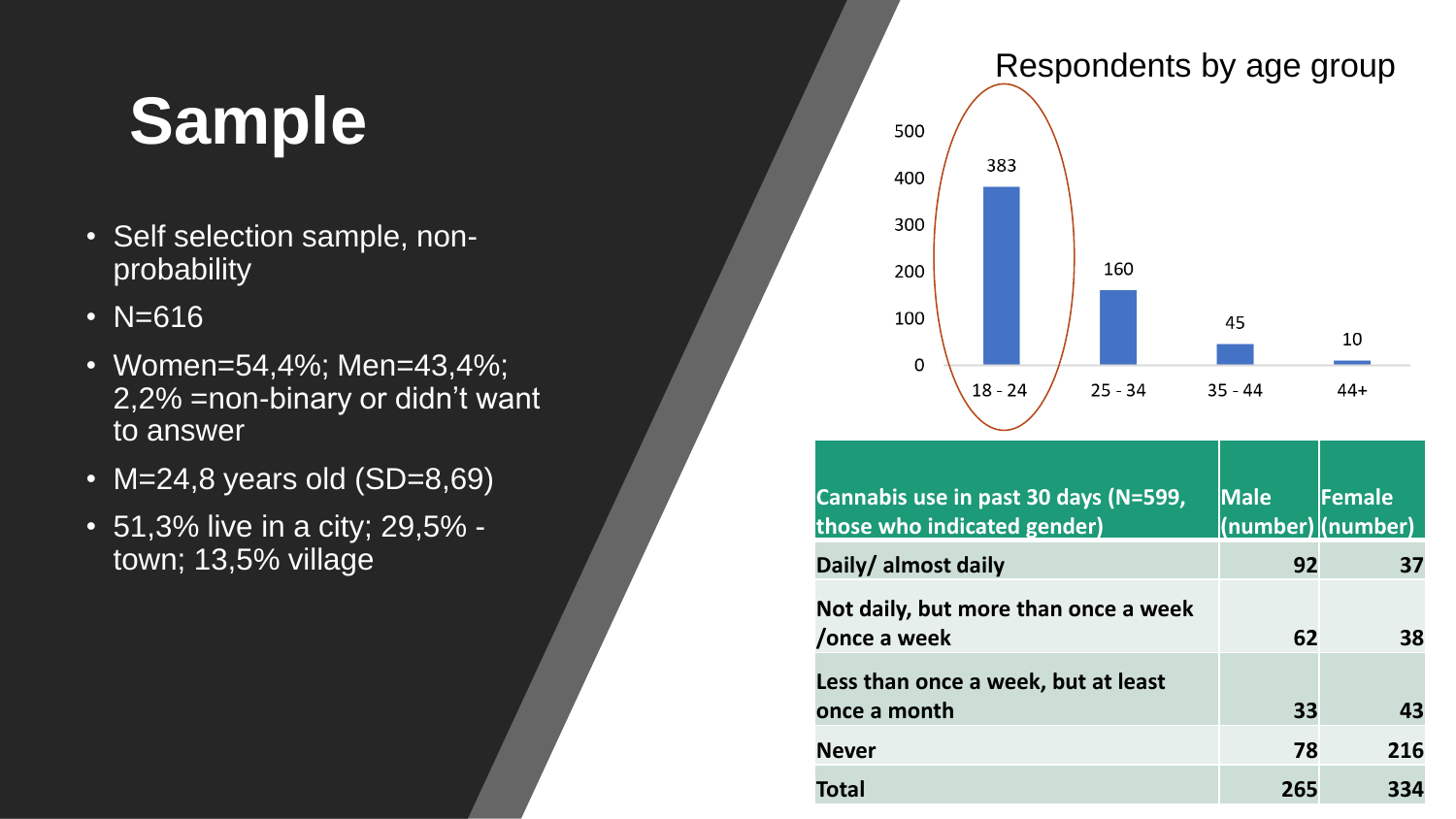### **Results: Covid-19 restrictions**

- 27 (4,4%) participants were in quarantine or hospital;
- 82,9% physical distancing;
- 32,9% isolation at home.

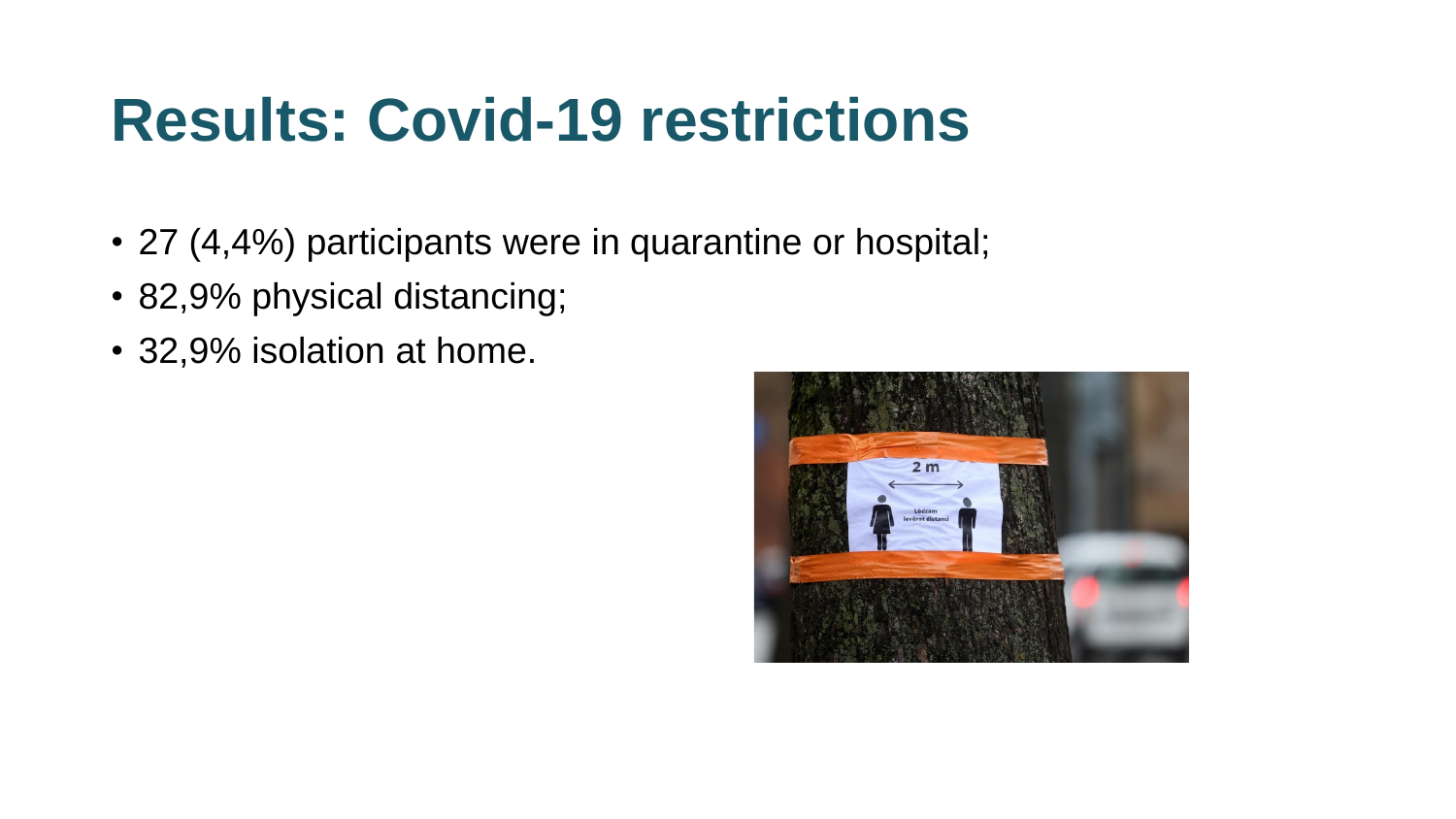## **The most frequently used substances (%)**

|                               | Past 30 days | Past 12 months |
|-------------------------------|--------------|----------------|
| <b>Herbals cannabis/resin</b> | 51.7         | 68.2           |
| <b>MDMA</b>                   | 16.4         | 34.6           |
| Cocaine                       | 8.5          | 21.5           |
| Amphetamine                   | 10.2         | 18.0           |
| <b>Heroin</b>                 | 2.8          | 3.9            |
| <b>LSD</b>                    | 12.7         | 23.7           |
| Synthetic cannabinoids        | 3.3          | 4.7            |
| Cathinones                    | 22           | 4.2            |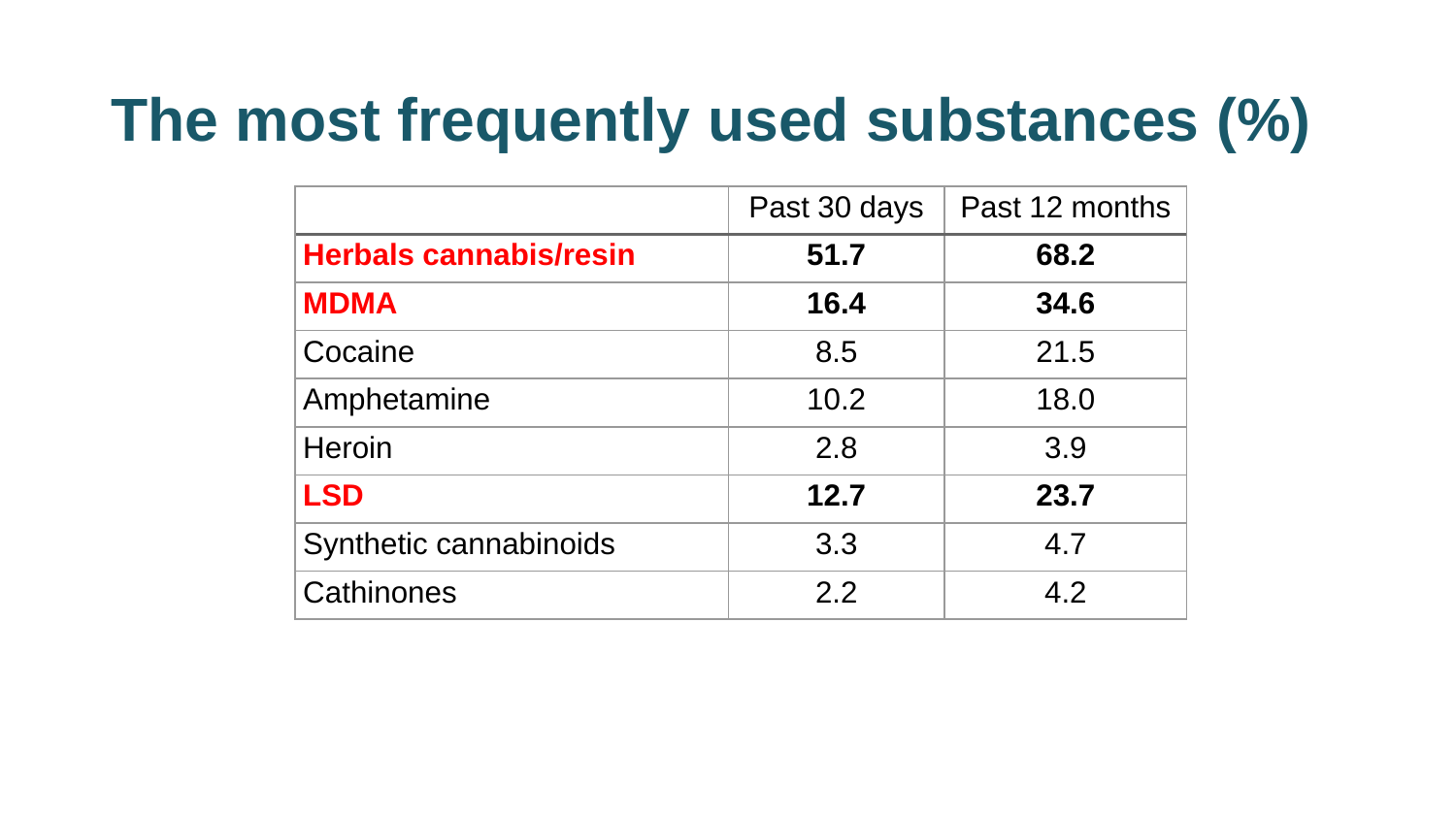#### **In general, would you say you have used illicit drugs more or less since the start of the COVID-19 epidemic in your country? (n=401)**

24,9% hadn't used illicit drugs since Covid-19 restrictions were introduced; 34,9% the same patterns of use; 22,7% used more; 17,5% used less.

**Have you changed your use of CANNABIS as a result of COVID-19 restrictions, as compared to before COVID-19?**

67,3% of those who used cannabis in past 30 days reported no change, but 9,3% consumed more alcohol.

52% of those who used cannabis on a daily/almost daily basis reported no changes, but 25% used more frequently.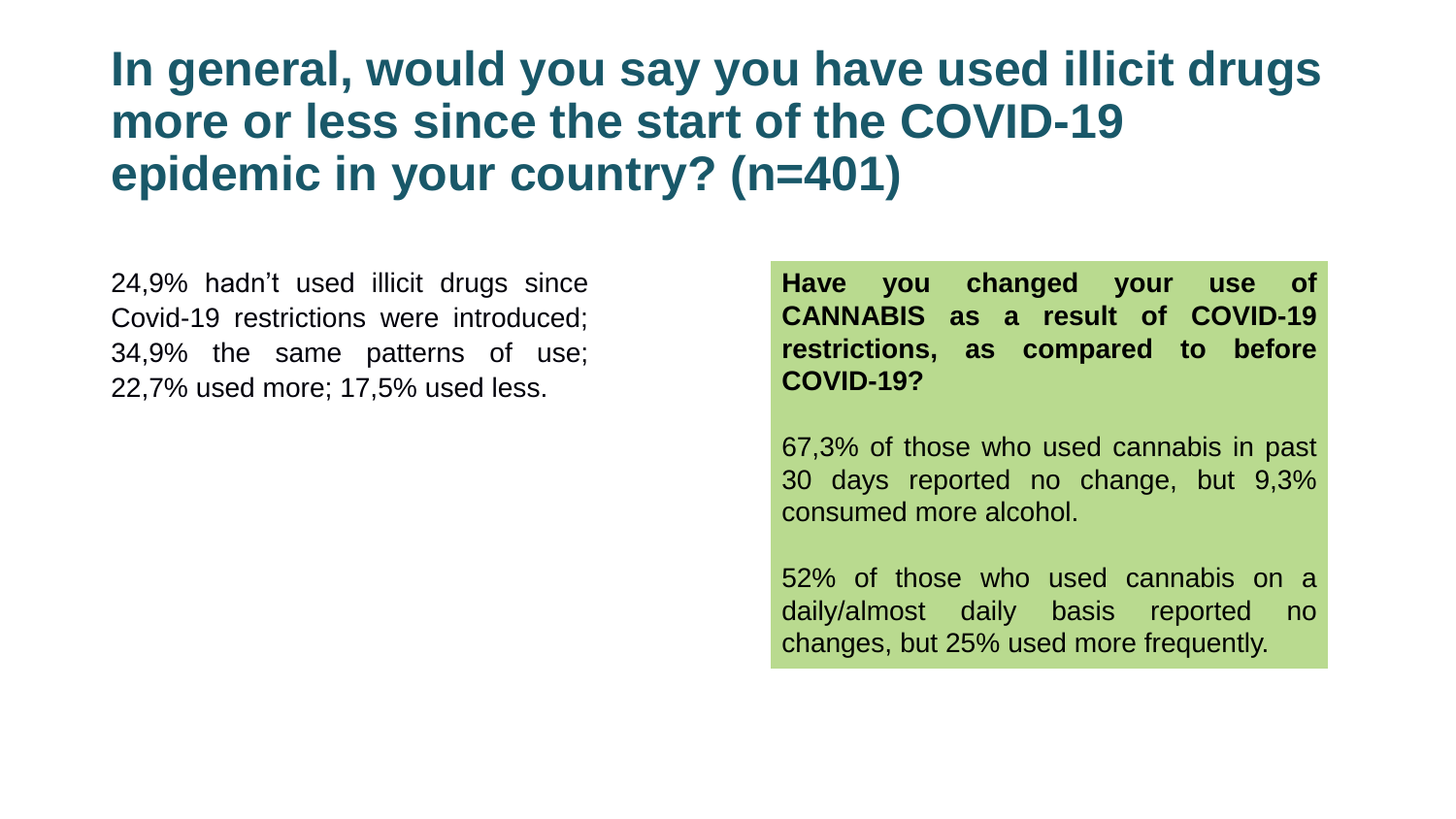#### **Why has your illicit drug use increased/decrease as a result of COVID-19 restrictions (mark all that apply)?**

**Why has your illicit drug use increased as a result of COVID-19 restrictions (mark all that apply)? (n=91)**



**Why has your illicit drug use decreased as a result of COVID-19 restrictions (mark all that apply)? (n=70)**

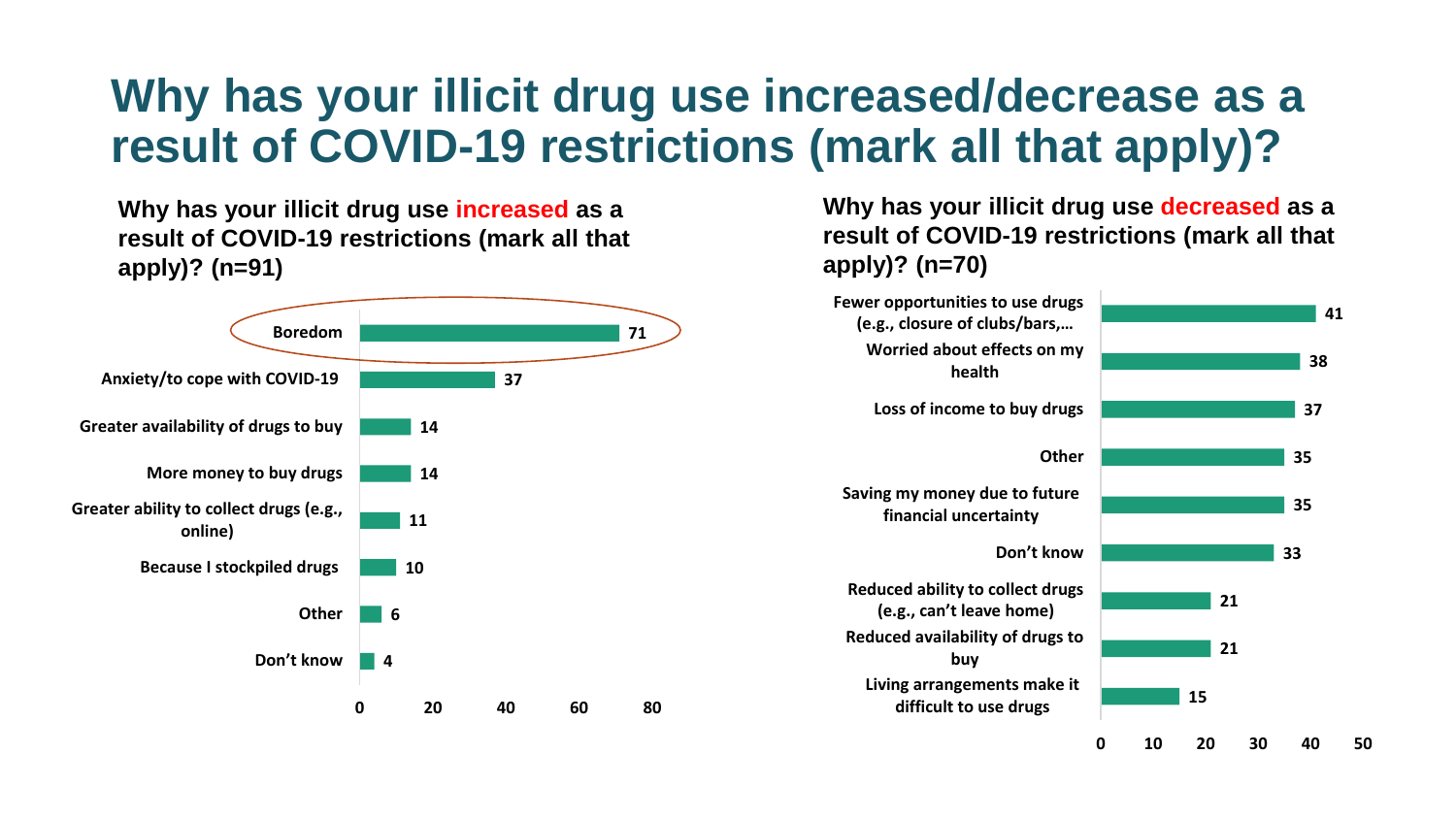#### **Have you had difficulties in accessing illicit drugs because of COVID-19? (n=279)**

- Not at all (60,2%)
- Somewhat (26,4%)
- Moderately (7,4%)
- Extremely (2,1%)
- Don't know (3,9%)

61,3% of cannabis daily/almost daily users added that they haven't had any problems to obtain the substance and 25,8% indicated that somewhat.

Most frequently obtained drugs – herbal cannabis/resin (40,1%); MDMA (12,5%) and LSD (8,6%)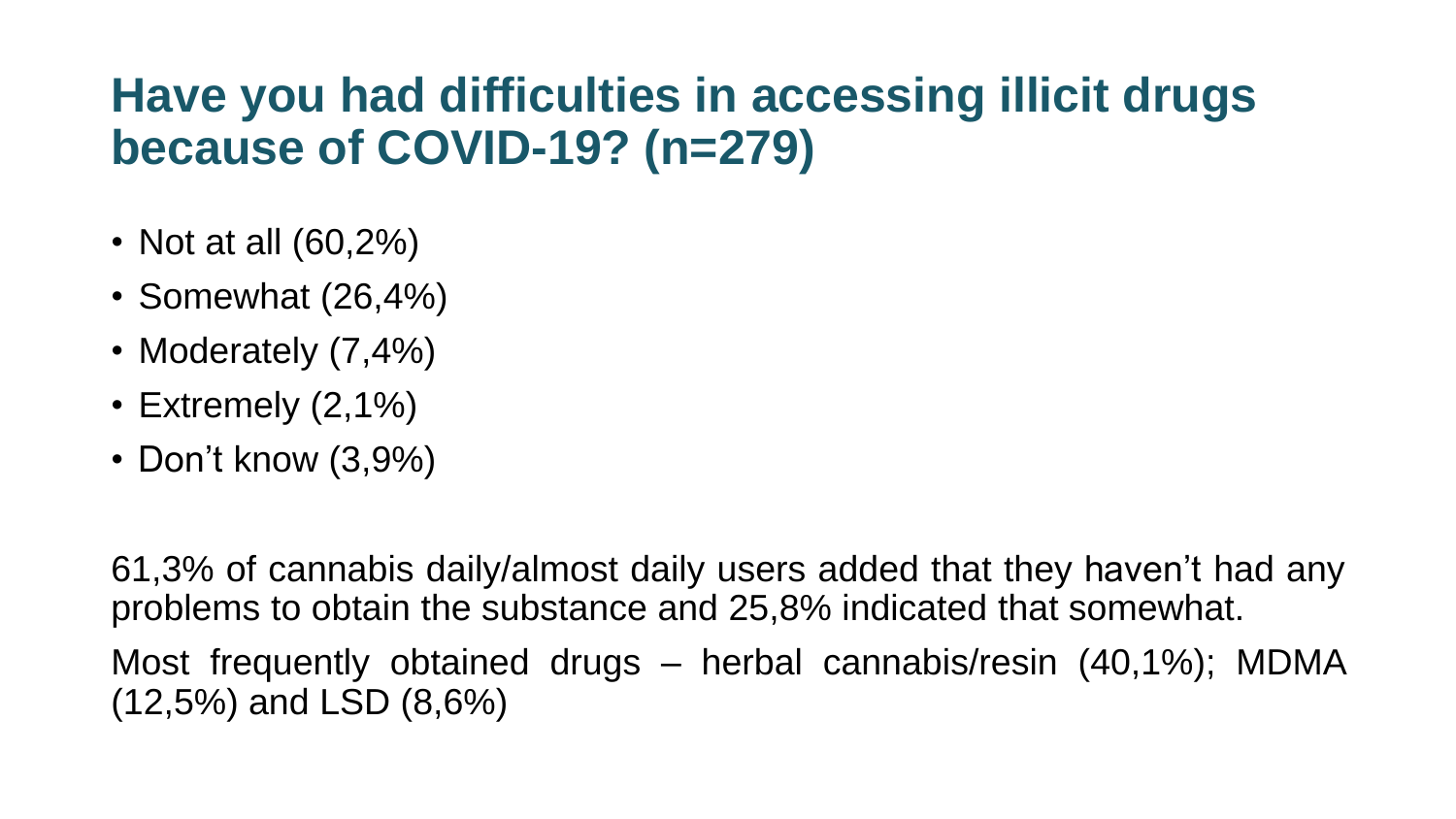#### **Have you changed the way you have obtained illicit drugs during COVID-19 compared to before the restrictions?** *(n=281)*

| <b>Atbilde</b>                                                          | $\%$           |
|-------------------------------------------------------------------------|----------------|
| No change                                                               | 62,1           |
| Obtained larger quantities on an occasion                               | 13,5           |
| Obtained illicit drugs from a different dealer                          | 7,5            |
| Bought illicit drugs less frequently                                    | 7,5            |
| Bought illicit drugs more frequently                                    | 6,8            |
| Arranged for more home delivery of illicit drugs than I had before      | 3,9            |
| Reduced face-to-face collection of illicit drugs compared to before     | 3,6            |
| Stopped obtaining illicit drugs                                         | 2,5            |
| Bought smaller quantities on an occasion                                | 2,1            |
| Bought different illicit drugs                                          | 2,1            |
| Haven't tried to access illicit drugs                                   | 1,8            |
| Obtained illicit drugs from surface net more than I had before COVID-19 | 1,8            |
| Obtained illicit drugs from darknet more than I had before COVID-19     | 1,8            |
| Arrange for more postal delivery of illicit drugs than I had before     |                |
| Other                                                                   | 0,4            |
| Don't know                                                              | $\overline{0}$ |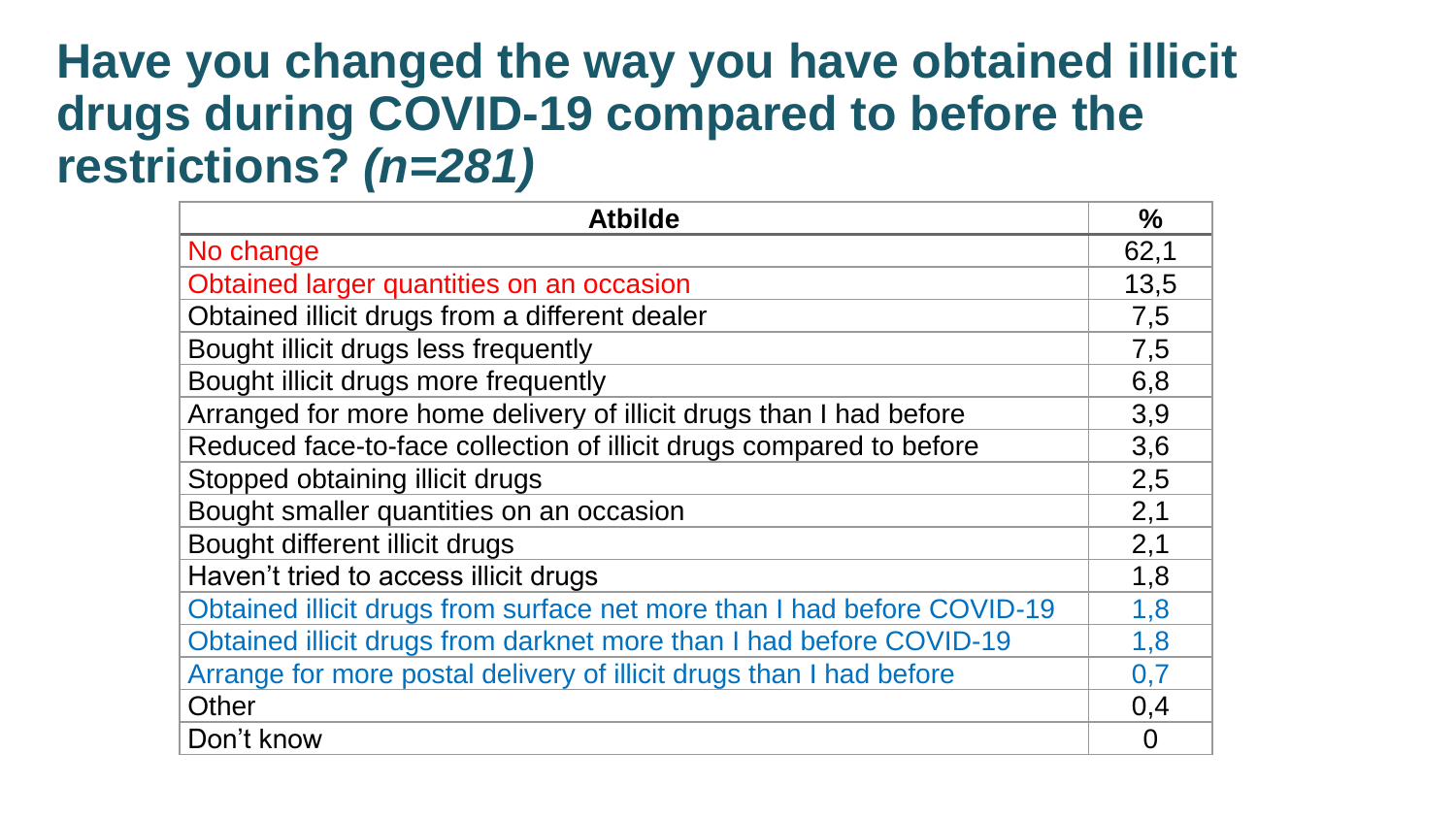#### **Since the outbreak of COVID-19, has there been a change in the purity, price, or amount of drugs drug(s) you have obtained?**

|            | Purity (n=278) | <b>Price (n=277)</b> | Quantity (n=276) |
|------------|----------------|----------------------|------------------|
|            | $\frac{0}{0}$  | $\frac{6}{6}$        | $\frac{0}{0}$    |
| Don't know | 12.6           | 3.6                  | 5.1              |
| Higher     | 7.5            | 10.1                 | 11.9             |
| Lower      | 9              | 7.2                  | 9.4              |
| The same   | 70.9           | 79.1                 | 73.6             |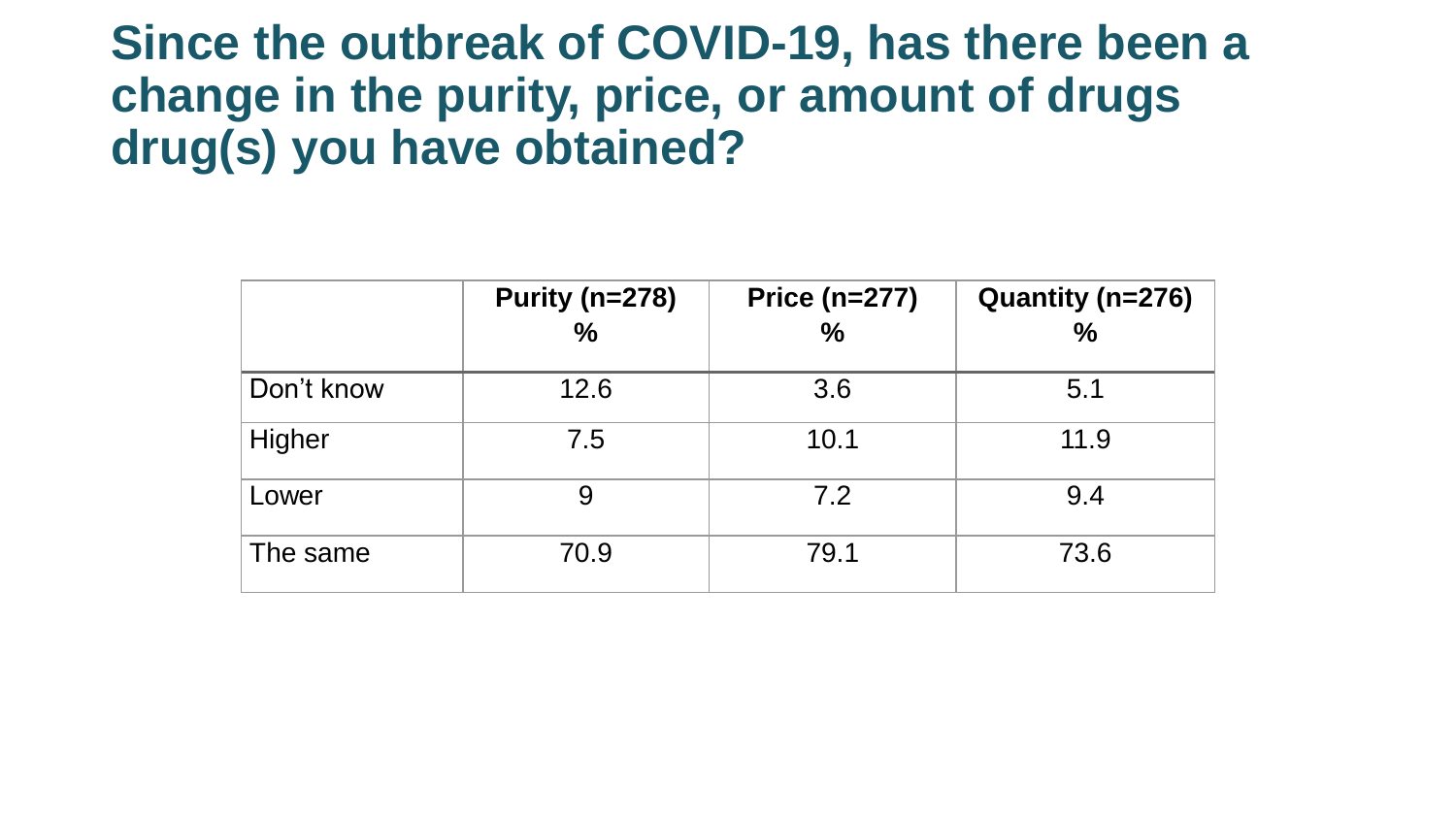### **The new normal?**

Hardly any comments about Covid-19:

- «*I do a lot of sports… sometimes I smoke cannabis to relax… Now I'm using more, because I've headache and it is difficult to work in «four walls*»» (**to cope with anxiety**)
- «*I'm bored, I miss meeting people… I'm sad*» (**boredom, sadness**)
- «*My acquaintances are using more, but only those who did it before*» (**??**)

Most of comments about legalisation, but not in relation to Covid-19:

- *«Herbal cannabis is not a drug and should be legalised». «Open your minds! You are old-fashioned; everything has changed in this world» (justification)*
- Some felt stigmatised "*cannabis is not a drug and I'm not a drug user*". Justification of use "*I feel better, when I'm using*" (*justification*).

Comments about survey, e.g. «*not enough options*»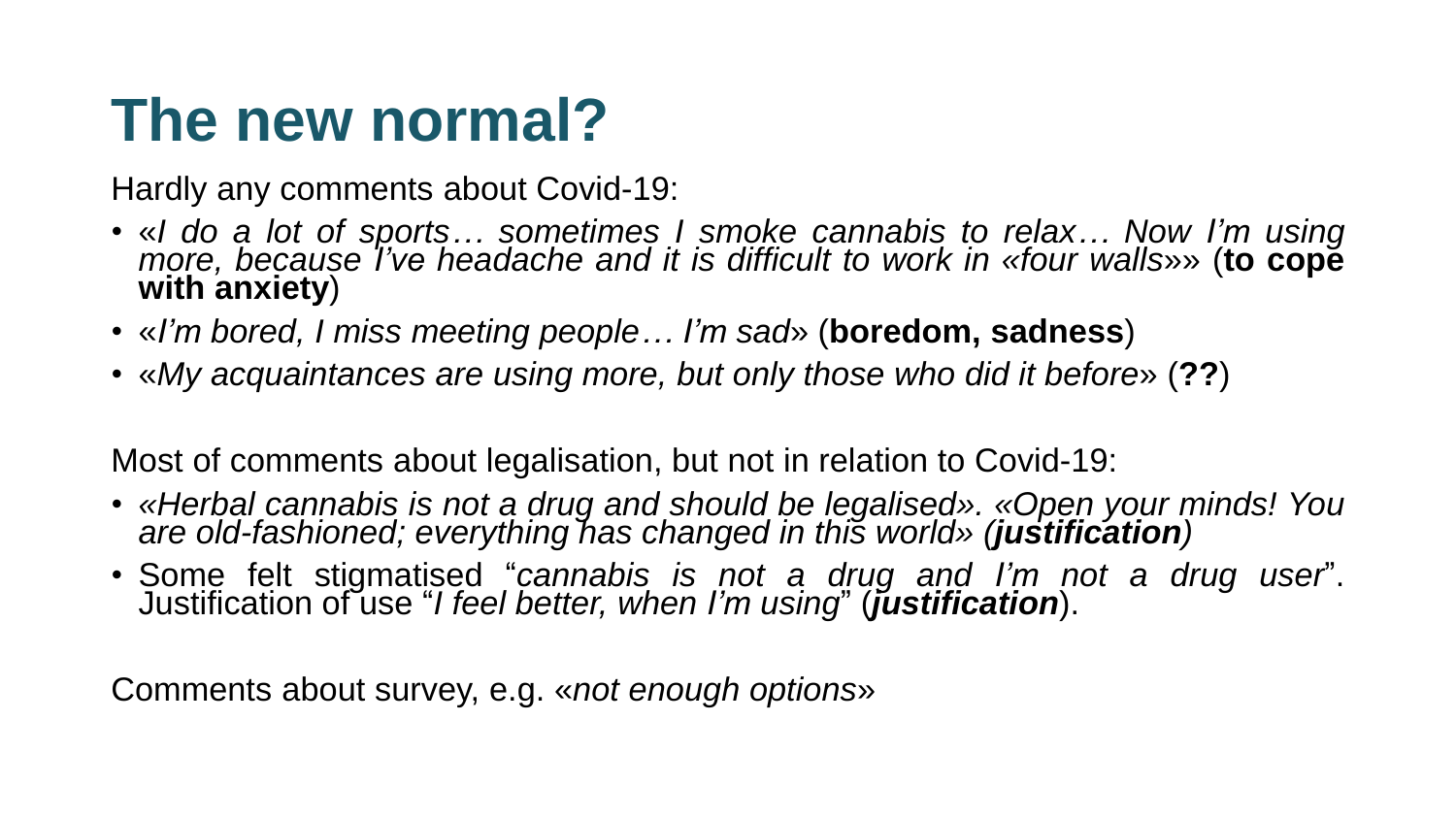### **What is the current situation? (data of the police)**

- Overall without change, some indications that **cannabis cultivation** has increased, more medicines on the illegal market;
- Any considerable change in cross-border trafficking;
- Police reports any change in **price**, but some other sources indicated an increase of cannabis price. Opportunity for dealers to increase the price?;
- Not clear with **purity,** because the purity of amphetamines has increased, which is not the case with other substances.
- The organisation of the illegal drugs market ????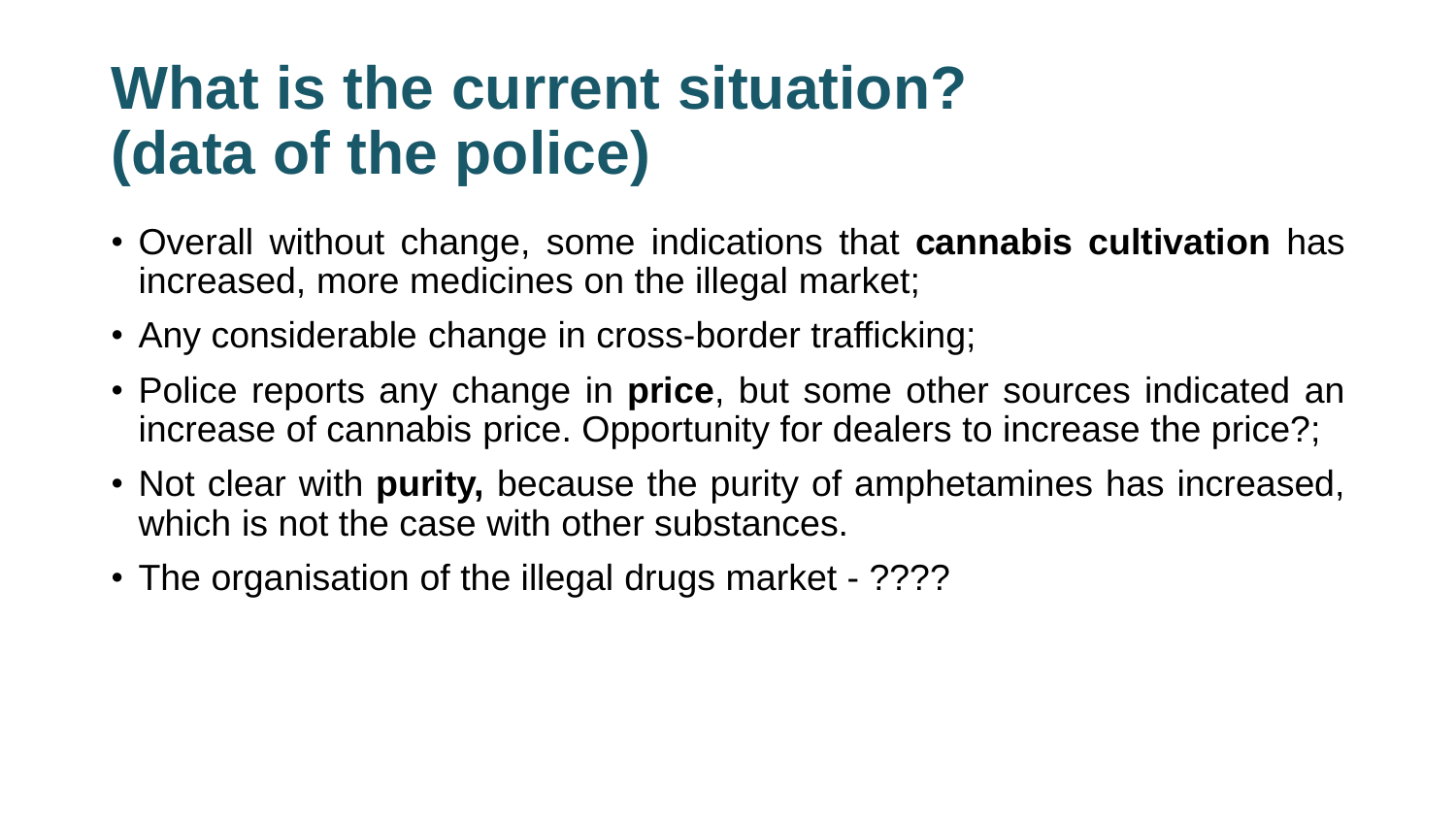### **Conclusions**

- The survey as a **reference point**. Will be possible to compare with situation later.
- As for now, it seems that Covid-19 **has not brought considerable change** on the illegal market in Latvia with some minor exception, e.g. more cannabis cultivation.
- It is important to look not only to prevalence data, number of seizures, purity, prices, but also to attitudes, norms and beliefs. The **life has changed** – staying at home, avoiding public places, entertainment, traveling, even attitudes towards health etc. What is the impact on the drug use patterns.